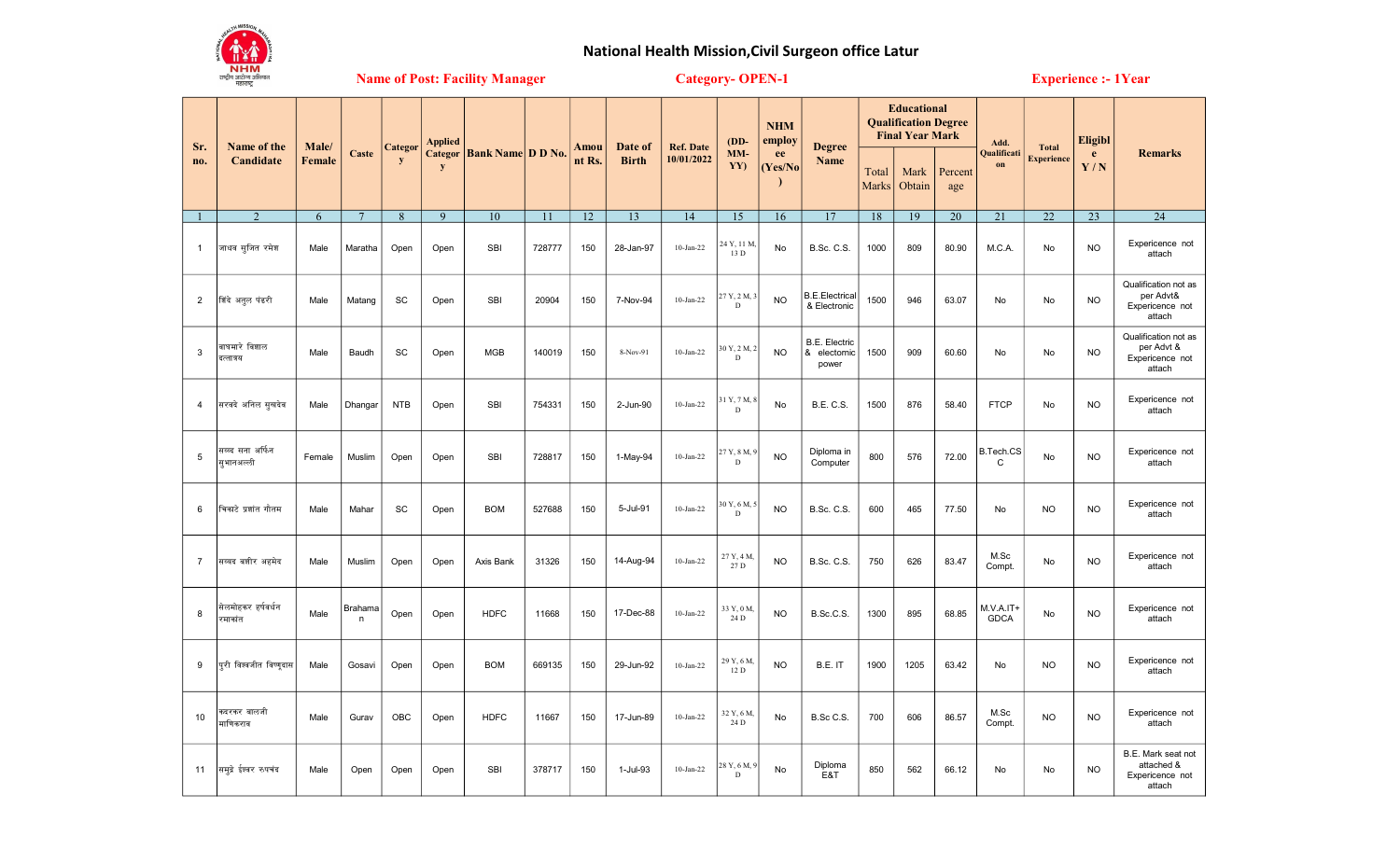| Sr. | Name of the<br>Candidate    | Male/  |                |            | <b>Applied</b> |                                  |        |                | Date of<br><b>Birth</b> | <b>Ref. Date</b> | $(DD-$                      | <b>NHM</b><br>employ | <b>Degree</b><br>Name          |                       | <b>Educational</b><br><b>Qualification Degree</b><br><b>Final Year Mark</b> |                | Add.                 | <b>Total</b>      | <b>Eligibl</b> | <b>Remarks</b>                                                            |
|-----|-----------------------------|--------|----------------|------------|----------------|----------------------------------|--------|----------------|-------------------------|------------------|-----------------------------|----------------------|--------------------------------|-----------------------|-----------------------------------------------------------------------------|----------------|----------------------|-------------------|----------------|---------------------------------------------------------------------------|
| no. |                             | Female | Caste          | Categor    | y              | <b>Categor</b> Bank Name D D No. |        | Amou<br>nt Rs. |                         | 10/01/2022       | $MM-$<br>YY)                | ee<br>(Yes/No)       |                                | Total<br><b>Marks</b> | Mark<br>Obtain                                                              | Percent<br>age | Qualificati<br>on    | <b>Experience</b> | e<br>Y/N       |                                                                           |
|     | 2                           | 6      | $\overline{7}$ | 8          | 9              | 10                               | 11     | 12             | 13                      | 14               | 15                          | 16                   | 17                             | 18                    | 19                                                                          | 20             | 21                   | 22                | 23             | $\overline{24}$                                                           |
| 12  | शेख असफाक<br>रफिकमिंया      | Male   | Muslim         | Open       | Open           | <b>IDBI</b>                      | 5760   | 150            | 7-Aug-96                | $10$ -Jan-22     | 25 Y, 5 M, 3<br>$\mathbf D$ | No                   | Diploma<br>E&T                 | 750                   | 655                                                                         | 87.33          | No                   | No                | <b>NO</b>      | Expericence not<br>attach                                                 |
| 13  | भोसले धनाजी<br>माधवराव      | Male   | Matang         | SC         | Open           | <b>BOI</b>                       | 272    | 150            | 4-Feb-88                | $10$ -Jan-22     | 33 Y, 11 M.<br>6 D          | Yes                  | <b>B.C.AIT</b>                 | 1000                  | 634                                                                         | 63.40          |                      | No                | <b>NO</b>      | Qul.not as per not<br>Advt & Expericence<br>not attach                    |
| 14  | कांबळे विकास अशोक           | Male   | Mahar          | SC         | Open           | <b>BOI</b>                       | 293    | 150            | 22-Jun-90               | $10$ -Jan-22     | 31 Y, 6 M,<br>19 D          | No                   | B.E.IT                         | 1450                  | 908                                                                         | 62.62          | M.B.A.               | No                | <b>NO</b>      | Expericence not<br>attach                                                 |
| 15  | खादीवाले रजनीश<br>अशोकराव   | Male   | Matang         | SC         | Open           | <b>BOI</b>                       | 280    | 150            | 22-Aug-85               | $10$ -Jan-22     | 36 Y, 4 M<br>19 D           | <b>NO</b>            | <b>B.E. E&amp;T</b>            | 1500                  | 819                                                                         | 54.60          | <b>NO</b>            | <b>NO</b>         | <b>NO</b>      | Expericence not<br>attach                                                 |
| 16  | बंजारे प्रियंका बालाजी      | Female | $\equiv$       | Open       | Open           | <b>BOM</b>                       | 669142 | 150            | 2-Jan-99                | $10-Ian-22$      | 23 Y, 0 M, 8<br>$\mathbf D$ | No                   | Diploma in<br>Computer<br>Eng. | 850                   | 605                                                                         | 71.18          | No                   | No                | <b>NO</b>      | Expericence not<br>attach                                                 |
| 17  | मोहमद शेयब शेहेब<br>अरब     | Male   | Open           | Open       | Open           | <b>BOI</b>                       | 424    | 150            | 23-Apr-96               | $10-Jan-22$      | 25 Y, 8 M,<br>18 D          | No                   | Dip.E&T                        | 800                   | 507                                                                         | 63.38          | <b>B.Tech</b><br>E&T | No                | <b>NO</b>      | Expericence not<br>attach                                                 |
| 18  | भगत प्रशिक सुधाकर           | Male   | Mahar          | SC         | Open           | CB                               | 78537  | 150            | 6-Oct-90                | $10$ -Jan-22     | 31 Y, 3 M, 4<br>D           | No                   | B.E.E&T                        | 650                   | 383                                                                         | 58.92          | M.E.E&T              | No                | <b>NO</b>      | Expericence not<br>attach                                                 |
| 19  | शिंदे संध्या वाल्मिक        | Female | Mahar          | SC         | Open           | <b>BOI</b>                       | 376    | 100            | 9-Jan-95                | $10$ -Jan-22     | 27 Y, 0 M,<br>D             | No                   | B.E. Compt.                    | 1500                  | 982                                                                         | 65.47          | No                   | No                | <b>NO</b>      | Expericence not<br>attach                                                 |
| 20  | पुरी अच्युत भालचंद्र        | Male   | Gosavi         | <b>NTB</b> | Open           | <b>BOM</b>                       | 424763 | 150            | 16-Jul-88               | $10$ -Jan-22     | 33 Y, 5 M<br>25 D           | <b>NO</b>            | B.E.Compt.                     | 1500                  | 868                                                                         | 57.87          | No                   | No                | <b>NO</b>      | Expericence not<br>attach                                                 |
| 21  | राचमाले भाग्यश्री<br>महादेव | Female | Yelam          | OBC        | OBC            | <b>BOI</b>                       | 77     | 100            | 16-Oct-96               | $10$ -Jan-22     | 25 Y, 2 M,<br>25 D          | <b>NO</b>            | B.E.E&T                        | $\sim$                | $\sim$                                                                      | #VALUE!        | No                   | No                | NO.            | Mark seat not<br>attached & applied for<br>OBC, Expericence<br>not attach |
| 22  | आवले प्रशांत माधवराव        | Male   | Mahade<br>Koli | ST         | Open           | <b>SBI</b>                       | 323490 | 150            | 20-Jun-90               | $10-Jan-22$      | 31 Y, 6 M,<br>21 D          | <b>NO</b>            | B.E.IT                         | 1500                  | 991                                                                         | 66.07          | M.B.A.               | No                | <b>NO</b>      | Expericence not<br>attach                                                 |
| 23  | सय्य्यद इम्रान मुस्तफा      | Male   | Muslim         | Open       | Open           | <b>SBI</b>                       | 831192 | 150            | 17-Oct-93               | $10-Jan-22$      | 28 Y, 2 M,<br>24 D          | No                   | B.E.E&T                        | 1500                  | 996                                                                         | 66.40          | No                   | No                | <b>NO</b>      | Expericence not<br>attach                                                 |